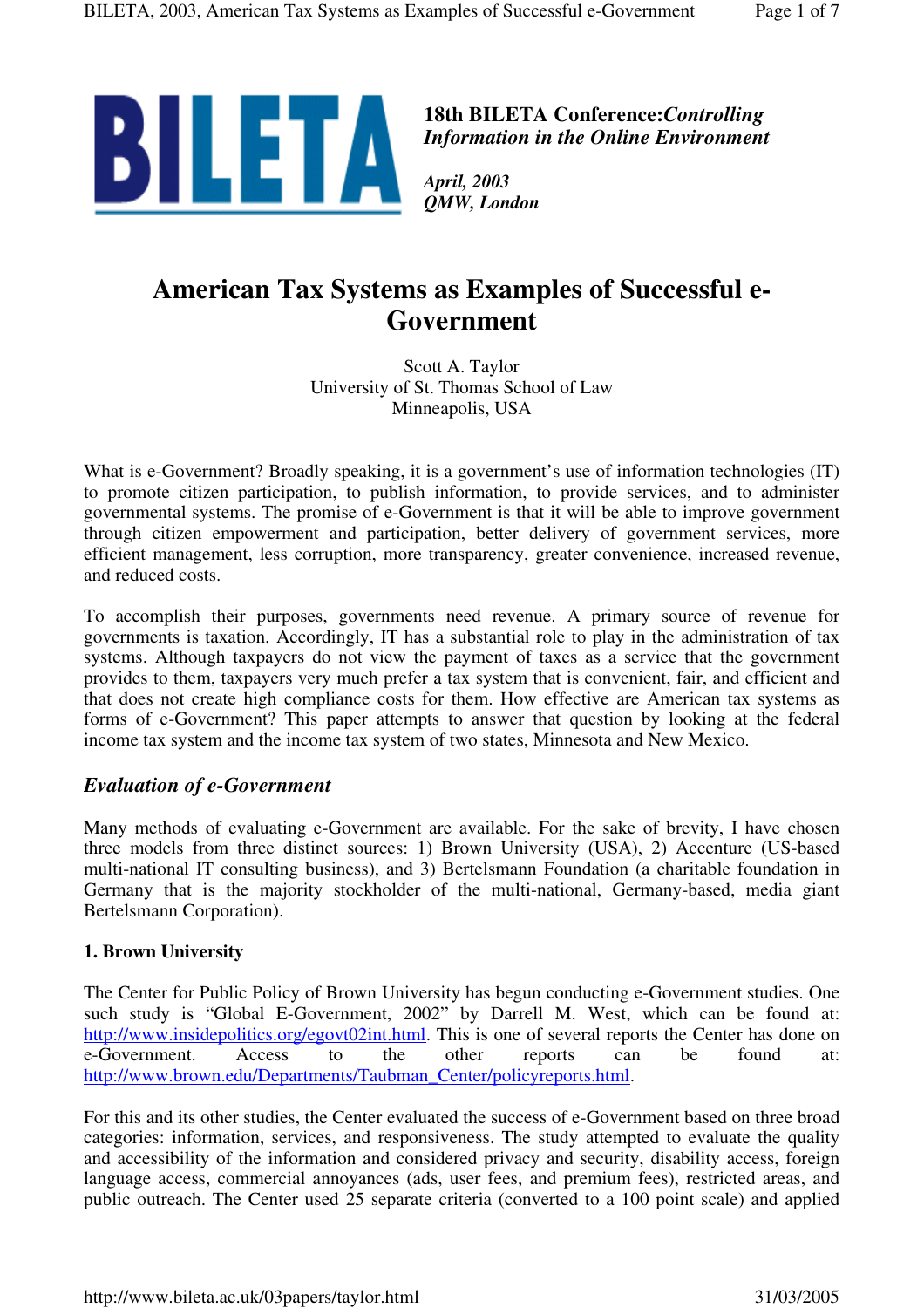these criteria to all the national government websites within each of the 198 countries studied. The score for each site then was put into the country average.

Each country then received a score based on this average. These were the top ten scoring countries:

1. Taiwan 72.5 2. Canada 61.1 3. Chile 60.0 4. China 56.3 5. UK 54.8 6. Germany 52.6 7. Bahrain 52.0 8. South Korea 64.0 9. USA 60.1 10. Australia 58.3

On responsiveness, the scoring was quite simple. The evaluators sent an email to the contact person on the website and asked "I would like to know what hours your agency is open during the week. Thanks for your help." Of the 1,197 websites evaluated, 6% had no email address or a broken link, 75% did not respond, only 12% responded within one day, and the remaining 7% took two or more days to respond.

In terms of services, the study found that only 12% of the websites offered services that were fully executable online. The most common services were ordering publications, making travel reservations, searching for and applying for jobs, applying for passports, and renewing vehicle licenses. Only 14% of the websites offered a single one-stop portal for all of its services. This study replicated a study done a year before and found that all countries and all regions showed some or substantial improvement in almost all of the evaluation criteria.

#### **2. Accenture**

Accenture, a multi-national consulting firm that separated from Arthur Anderson in 2000, has released an assessment of e-Government in a publication entitled "eGovernment Leadership— Realizing the Vision." This study, completed in 2002, can be found at:

http://www.accenture.com/xdoc/en/industries/government/eGov\_April2002\_3.pdf. The Accenture study begins with the assumption that e-Government should be offering services across all major governmental sectors (human services, justice and public safety, revenue, education, transport and motor vehicles, regulation and democracy, procurement, and postal). According to the Accenture study, successful e-Government occurs when it can publish, interact, and transact. An e-Government that can do all three has service maturity. In addition, the Accenture study looks at customer relationship management (CRM). CRM asks whether the e-Government website is user centered and user friendly. Service maturity and CRM were combined to evaluate and determine the degree of success of government websites.

The Accenture study involved 23 countries and the results, in part because the study involved just 23 countries instead of 198, were very different from the Brown study. The top ten from the study are:

- 1. Canada
- 2. Singapore
- 3. USA
- 4. Australia
- 5. Denmark
- 6. UK
- 7. Finland
- 8. Hong Kong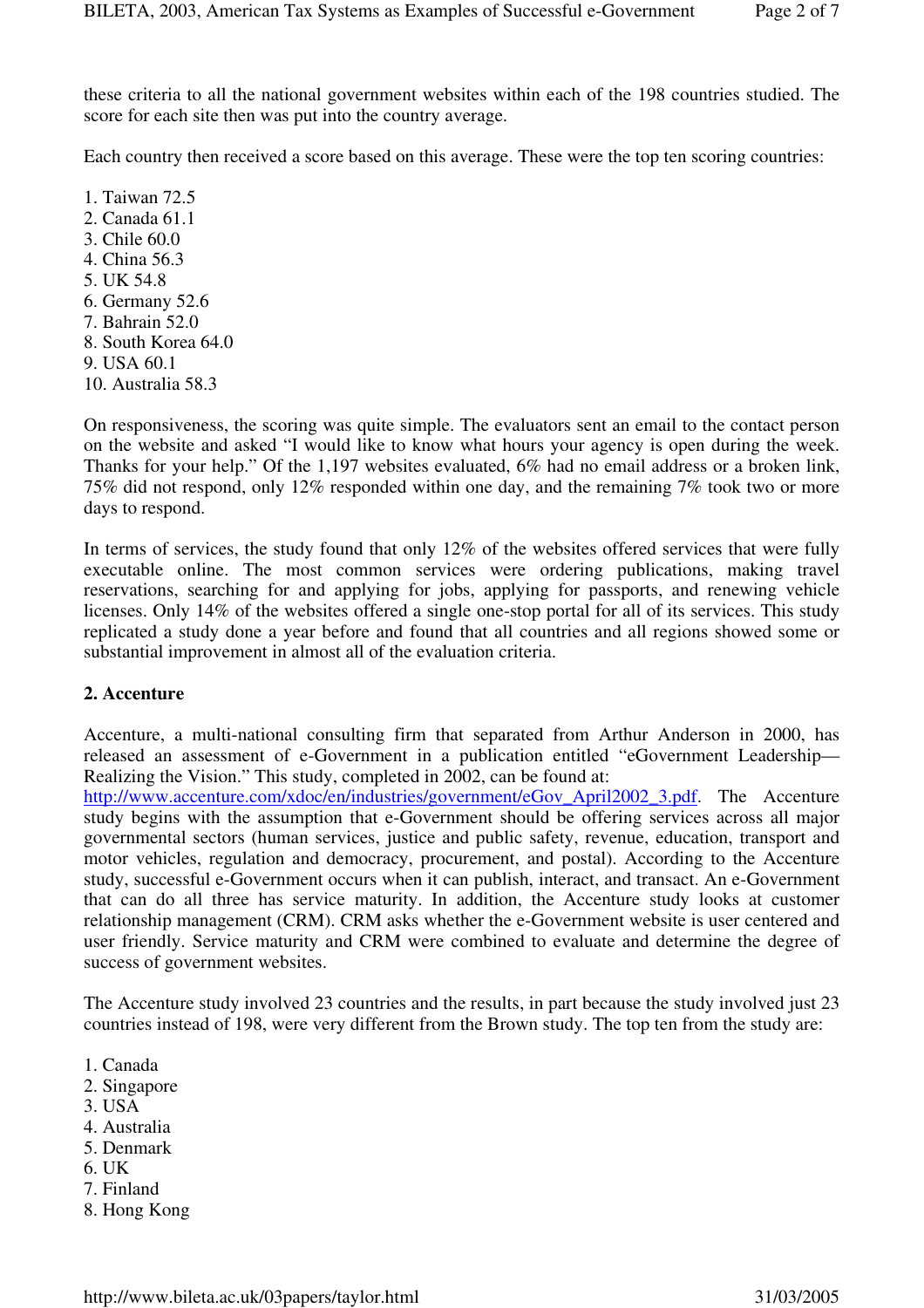9. Germany 10. Ireland

The Accenture study, by focusing on service and user friendliness, was actually measuring characteristics that are similar to those found in the Brown University criteria. The Accenture study, however, placed much more weight on service than did the Brown University study. The Accenture study also measured both breadth and depth of services. On the breadth measure, the USA and Canada were first and tenth, respectively. And on the depth measure, the USA and Canada were second and fourth respectively. In contrast, the Brown University study's measure of services counted the number of websites that offered online services that could be concluded online. Under the Brown University measure, the US and Canada did not do nearly so well: they ranked ninth and eighteenth, respectively.

#### **3. Bertelsmann Foundation**

The Bertelsmann Foundation, a charitable organization based in Germany and the majority shareholder of Bertelsmann AG, in conjunction with Booz Allen Hamilton, a USA-based consulting firm, undertook an ambitious study of e-Government entitled "E-Government—Connecting Efficient Administration and Responsive Democracy." An executive summary of this study can be found at: http://www.begix.de/en/index.html. To extract the document, the reader will need to provide his or her name, institutional affiliation, and email address.

The Bertelsmann Foundation study tries to undertake a balanced approach in which it evaluates benefits, efficiency, transparency, and participation. The study also looks at how governmental institutions cope with the changes required to become an electronic service provider. Points are awarded to reward balance. A government will receive more points if it makes some showing in all four areas. The Bertelsmann study places much greater emphasis on e-Government efforts that promote e-Democracy through transparency and participation. Neither the Brown University nor the Accenture study considers transparency or participation as critical factors. The Bertelsmann study also looks at all government websites whether national, state, or local. As a result, it identifies specific websites along a range of governmental levels.

Based on its ratings, the study finds the following to be the top ten governmental websites:

- 1. UK Online
- 2. Seattle (city in USA)
- 3. Ontario (Province in Canada)
- 4. Fairfax (county in Virginia, USA)
- 5. Canada
- 6. Virginia (state in USA)
- 7. Lewisham (London borough)
- 8. Estonia
- 9. Sweden
- 10. Tameside (Greater Manchester, UK)

These specific sites are worthy of additional attention because they do indeed achieve a balance between service and participation. In addition, the Bertelsmann study looks in detail at specific sites that can then serve as models for others to follow. The Brown University and the Accenture studies, in contrast, focus more on national trends. By using specific criteria, those studies are helpful in giving governments baseline criteria.

#### *Tax Administration*

This paper looks at US tax systems as examples of successful e-Government. The evaluation criteria used by the Brown University, Accenture, and Bertelsmann studies are all helpful. In the end, they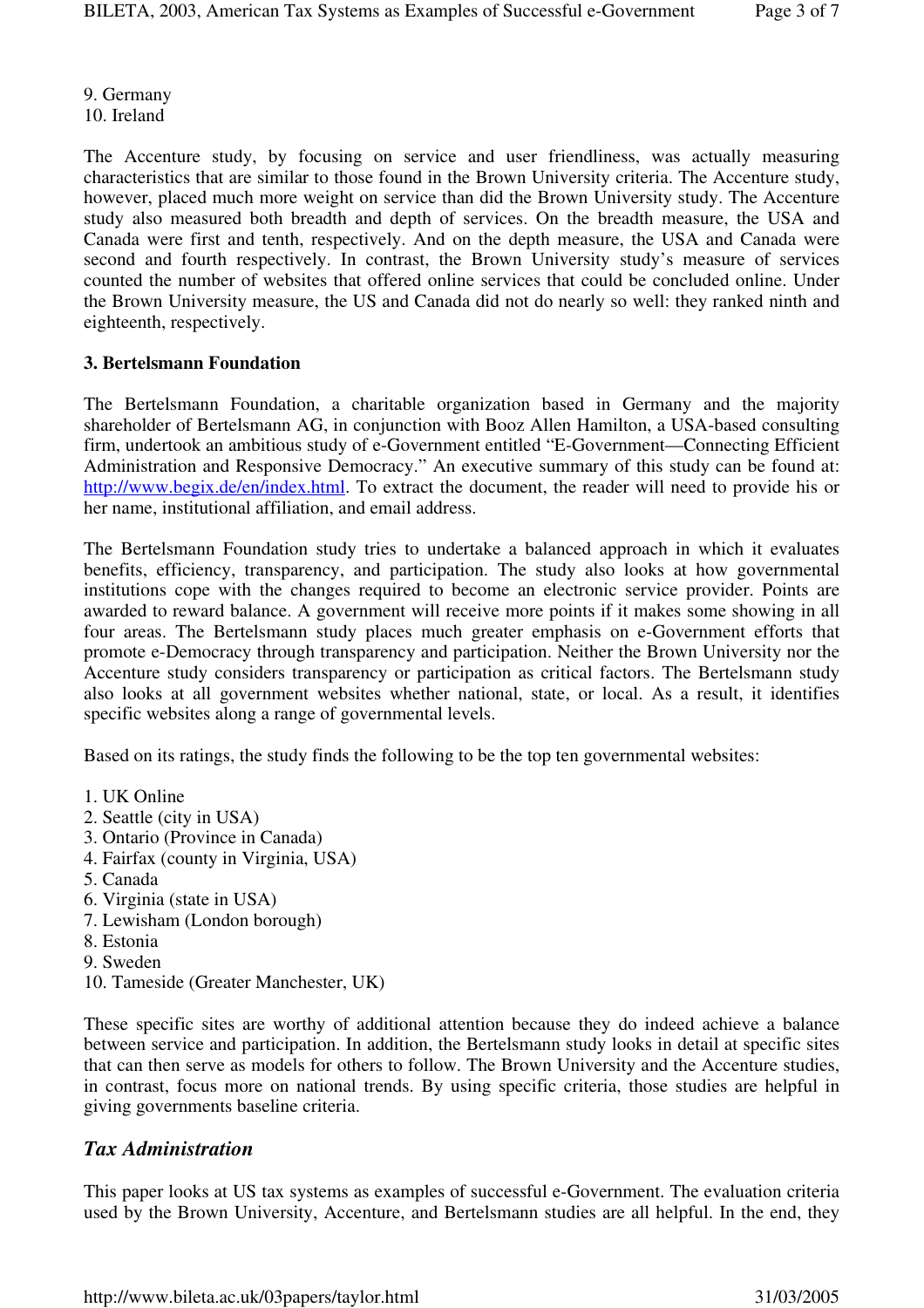all focus on usability and functionality with specific areas of emphasis. For example, the Brown University study tends to reward the quality of information access, while the Accenture study focuses on customer service in the context of providing services. The Bertelsmann study brings in citizen participation as a critical ingredient, a factor lacking in the other two studies.

To take the strengths of each study into account, I will look at the quality of the information, the ability to complete transactions, and the ability of citizens to participate. This paper evaluates the Internal Revenue Service, the agency that administers the federal income tax. This paper also looks briefly at two state government tax sites, Minnesota and New Mexico.

#### **1). Internal Revenue Service:** http://www.irs.gov/index.html

The Internal Revenue Service (IRS) is the federal agency that administers the individual federal income tax, which is the largest single source of revenue for the federal government. For the 2001 fiscal year, the individual income tax raised \$1.178 trillion. See Tax Stats at a glance at: http://www.irs.gov/taxstats/article/0,.jd=102886,00.html. The IRS processed almost 130 million individual returns during the same fiscal year. One of the major income support programs within the United States is the earned income tax credit. This is a negative income tax that provides the working poor with a refundable credit of up to \$4,140 for the taxable year 2002. The amount is indexed for inflation. For the fiscal year 2003, the Joint Committee on Taxation estimates that low-income taxpayers will receive about \$34 billion in payments through the credit. See Joint Committee on Taxation, Estimates of Federal Tax Expenditures for Fiscal Years 2003-2007 (2002) at: http://frwebgate.access.gpo.gov/cgi-bin/getdoc.cgi? dbname=2002\_joint\_committee\_on\_taxation&docid=f:83132.pdf.

The IRS has a vast task—administering a huge tax system in which 130 million individual taxpayers file returns. And millions of the working poor are entitled to income support payments of which they may be unaware. The tax law is very complicated, and the IRS is responsible for helping taxpayers understand this very complex system. How does IRS do?

#### **a. Quality and Accessibility of Information**

The IRS website is a goldmine of high quality information. Unfortunately, the gold is often hard to find. Innumerable forms and publications are available by date or number. Once found, they are available in "pdf" format and easy to print and use. The availability of these documents has made life much more convenient for millions of taxpayers who formerly went to the local IRS office or made requests through the mail. If one knows the form or publication number, searching on the site is quite easy. Otherwise, the task is more difficult.

The IRS homepage does have two search engines. Neither of these is especially good. Results will vary depending on the search. For example, the search for the "earned income credit" in the publications search engine produces many pages of documents, but the most relevant one, IRS Publication 596, is listed as the 55th item and requires scrolling through five and a half pages. A search in the site search engine does fare better. The third item is the most relevant and will quickly produce needed and helpful information. Ironically, the same search with Google provides the most relevant IRS page as its first choice. So Google does better than the IRS search engine.

Information is fairly well organized based on the taxpayer's need. The biggest item on the homepage is a portal for electronic filing. The second biggest is a portal to check on the status of a taxpayer's refund. These two services are very critical to taxpayers and will be discussed shortly as they relate to the quality of services provided. Other prominent items are links to information on two types of scams, on the earned income credit, and on news about the current filing season. The news on the filing season is mostly promotional and does not provide much useful information. To the left side are links to categories of help. There is one link for individuals. This link takes the taxpayer to another page that lists items of likely interest. The items found are of variable interest. Ironically, the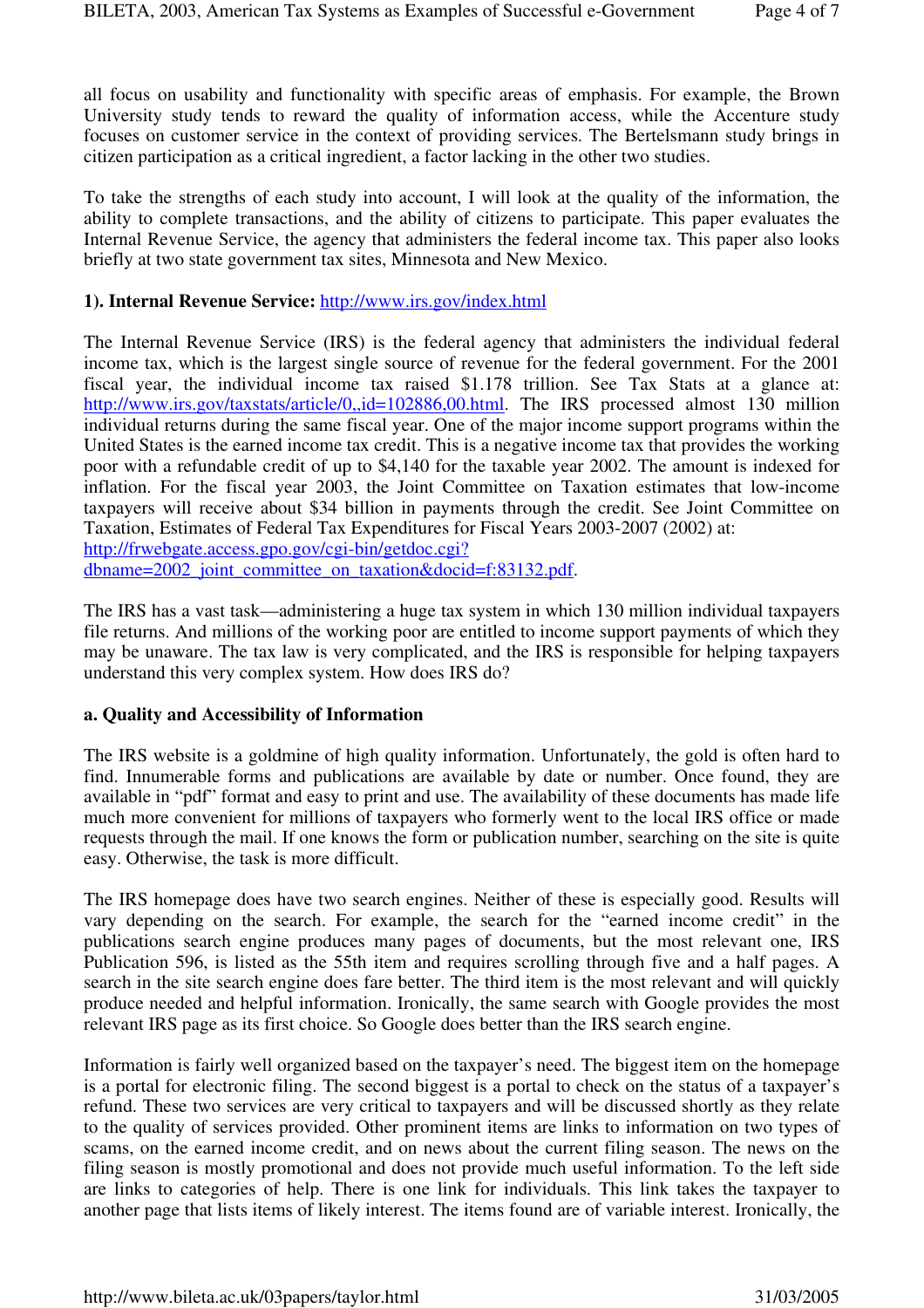second to the last item is a local phone number, which ought to be of much higher priority. To the left is a list of items of possible but lesser importance to certain taxpayers.

The IRS homepage also contains information of interest to tax professionals. In fact, a substantial portion of the website is dedicated for use by professionals. This part of the site is accessible to everyone, but marked for professionals to warn the "do-it-yourself" taxpayer that the information found there could be highly technical and probably confusing. On balance, the information on the entire website is of high quality but not nearly as accessible as it should be.

Under the Brown University criteria, the IRS site would have received points for having a Spanish language version and for providing multiple formats available to those with disabilities. These features improve the quality of the information for certain populations.

#### **b. The Ability to Complete Transactions**

IRS, at the insistence of Congress, has faced pressure to increase electronic filing by taxpayers. The infrastructure for electronic filing has been available for almost ten years, but the participation rate has been low. For the 2002 filing season, only 36% of the taxpayers filed electronically. A high percentage of these were low-income taxpayers who paid an extra fee to receive their refunds more quickly. Many taxpayers have refrained from filing electronically because of the added expense. For the 2003 filing season, IRS has entered into an joint agreement with a large number of tax-software providers to enable a larger number of taxpayers to file for free.

Under this agreement, IRS provides links to the providers who then in turn provide online software and online filing for free for low-income taxpayers. Presumably, these software vendors want a presence on the IRS website so they can sell the software and electronic filing to higher income taxpayers. This initiative is supposed to increase the rate of electronic filing to 60% for the current year. Whether IRS reaches that goal will be pretty clear by April 15, 2003. At the half-way point through the filing season, IRS is already claiming victory because almost 58% of the returns filed were filed electronically. The free-file program increased that category of returns by 27.7% over the preceding year. The number of taxpayers taking advantage of free-file was 2 million. Historically, most electronic filing takes place at the beginning of the filing system. Therefore, IRS is not likely to reach its overall goal of 60% electronic filing.

The electronic filing system in the United States is very much a partnership arrangement between the IRS and the tax software industry. The online tax preparation software is of uniformly high quality and very user friendly in the online context. Most of the programs encourage customer loyalty by retaining the data from the previous year's return to make preparation easier during the next year. Much of the software is smart and helps taxpayers avoid mistakes. Electronic filing has the benefit of diagnosing problems early so they can be fixed quickly. If the return is error free, which is often the case because of the diagnostic features of the software, then the refund is issued that much more quickly—usually within a week or so instead of a month or so.

Payment of any tax due can also be done electronically through a credit card or through an electronic funds transfer. The tax preparation software enables electronic payment. In the case of credit card payments, the credit card companies charge a convenience fee of .5 to 3% of the tax payment.

In summary, electronic filing and payment are important and workable features of the federal tax system primarily because commercial software developers have worked with IRS. It is quite clear that IRS would not have had the capability to develop its own software for mass consumption. IRS did develop telefile on its own. Telefile enables taxpayers with low incomes and very simple returns to file their returns over the telephone by calling a toll free number and entering the relevant numerical information on a touch-tone phone.

#### **c. Citizen Participation**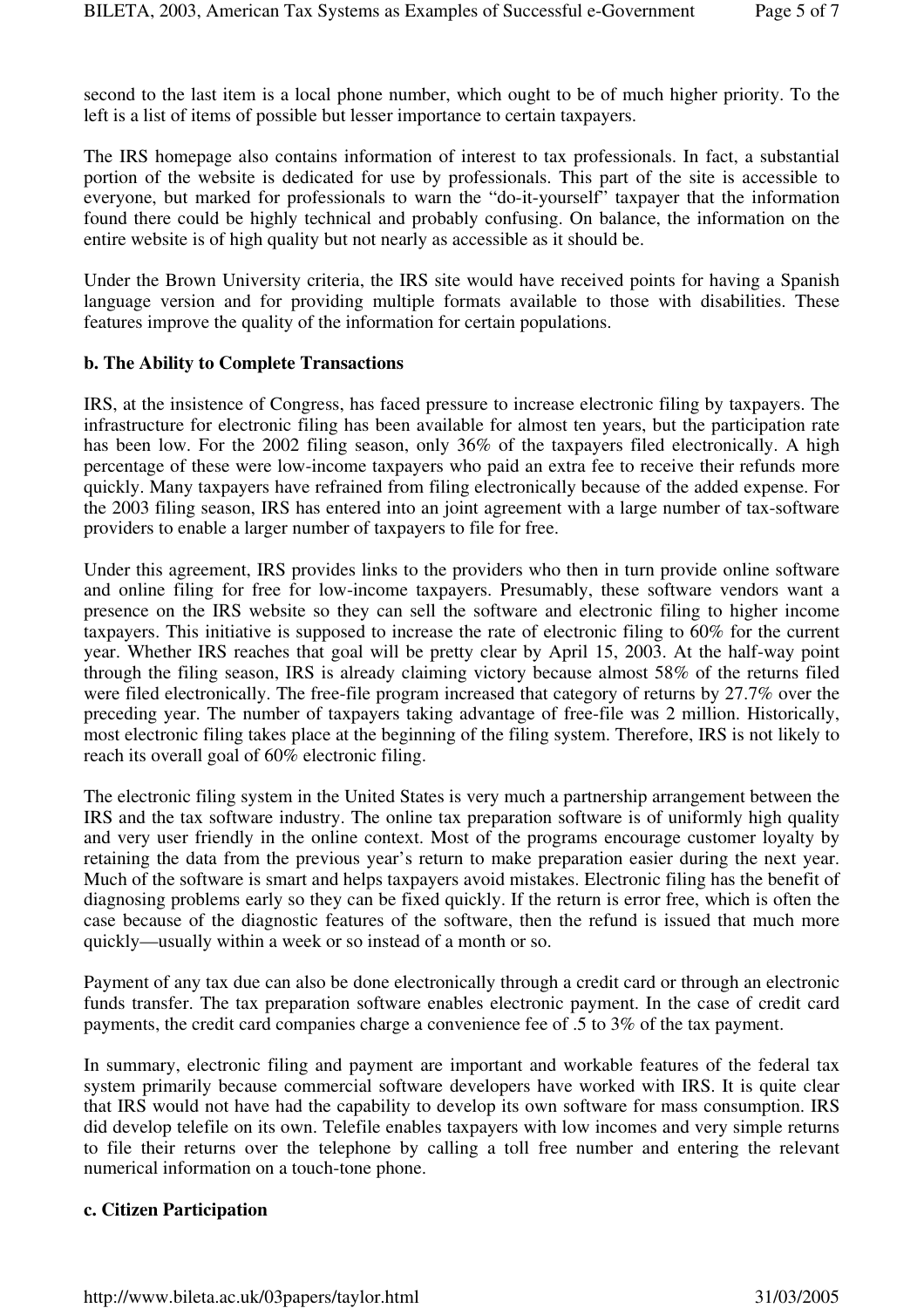The IRS homepage provides a "contact us" link at the bottom. The link takes the user to a "How to contact us" page that provides twelve different contexts in which a user might want to contact IRS. Each context provides a series of avenues. For example, IRS has a whole page on how to get technical help on using its website. This help feature permits the user to call a toll free number, to send an email, or to go onto a live chat room. IRS also permits users to ask tax law questions through calling a toll free number or via email. To make things efficient, this page first attempts to help the user get self-help through the website.

In general, however, the IRS does not actively solicit input from taxpayers on how it can do its job better. There are some exceptions. For example, the page dealing with accessibility issues does ask users for comments on how accessibility can be improved.

#### **d. Overall Evaluation**

On balance, the IRS homepage and its electronic filing initiative are a success as e-Government. On the Brown University scale, IRS would have scored fairly well. Under the Accenture criteria, IRS is publishing, interacting, and transacting at a fairly sophisticated level. This includes the tracking of refunds. Under the Bertelsmann standard, IRS would be criticized for not providing a comfortable avenue for citizen input. It is important to remember that the service function is possible primarily because of a partnership with commercial software providers. Without the help of the private sector, IRS would be unable to provide electronic filing services.

# **2). Minnesota Department of Revenue:** http://www.taxes.state.mn.us/index.html

This homepage contains more initial information than the IRS homepage and also provides more helpful immediate information. The search engine also tends to identify and properly rank the document or publication with the highest relevance. The website is a rich source of high quality information that is more easily accessible than the IRS site. The website links to tax software providers that enable a taxpayer to file and pay electronically. Contact information is readily available. The website does solicit email questions and comments about the quality of the website. Like IRS, the Minnesota Department of Revenue does not ask taxpayers how it can do its job better. Overall, the site would receive relatively high marks under all three standards while receiving criticism under the Bertelsmann standard for not actively soliciting citizen participation.

# **3). New Mexico Taxation & Revenue Department:** http://www.state.nm.us/tax/

This homepage is very confusing and very difficult to navigate in. Initially, the taxpayer does not know where to go, and the page does not organize information based on what is likely to be most important to the taxpayer. Nonetheless, the site does have a direct online filing service hosted by the department. The online filing contains instructions and allows taxpayers to file their returns quickly and to receive refunds promptly. Taxpayers also have the option of filing electronically through using commercial software programs. These are listed and links are provided for taxpayers. The homepage has one phone number and one email address for all questions. Although this page does provide electronic filing service with its very own software, unlike IRS or the Minnesota Department of Revenue, the remainder of the site is much less user friendly and would receive less than glowing marks.

# *Conclusion*

Federal and state tax systems in the United States are examples of successful e-Government. They provide valuable information and allow taxpayers points of contact through email and the phone. They also permit electronic filing, which is generally a more efficient way for the taxpayer to comply with and for the government to administer the tax system. In this sense, the systems are